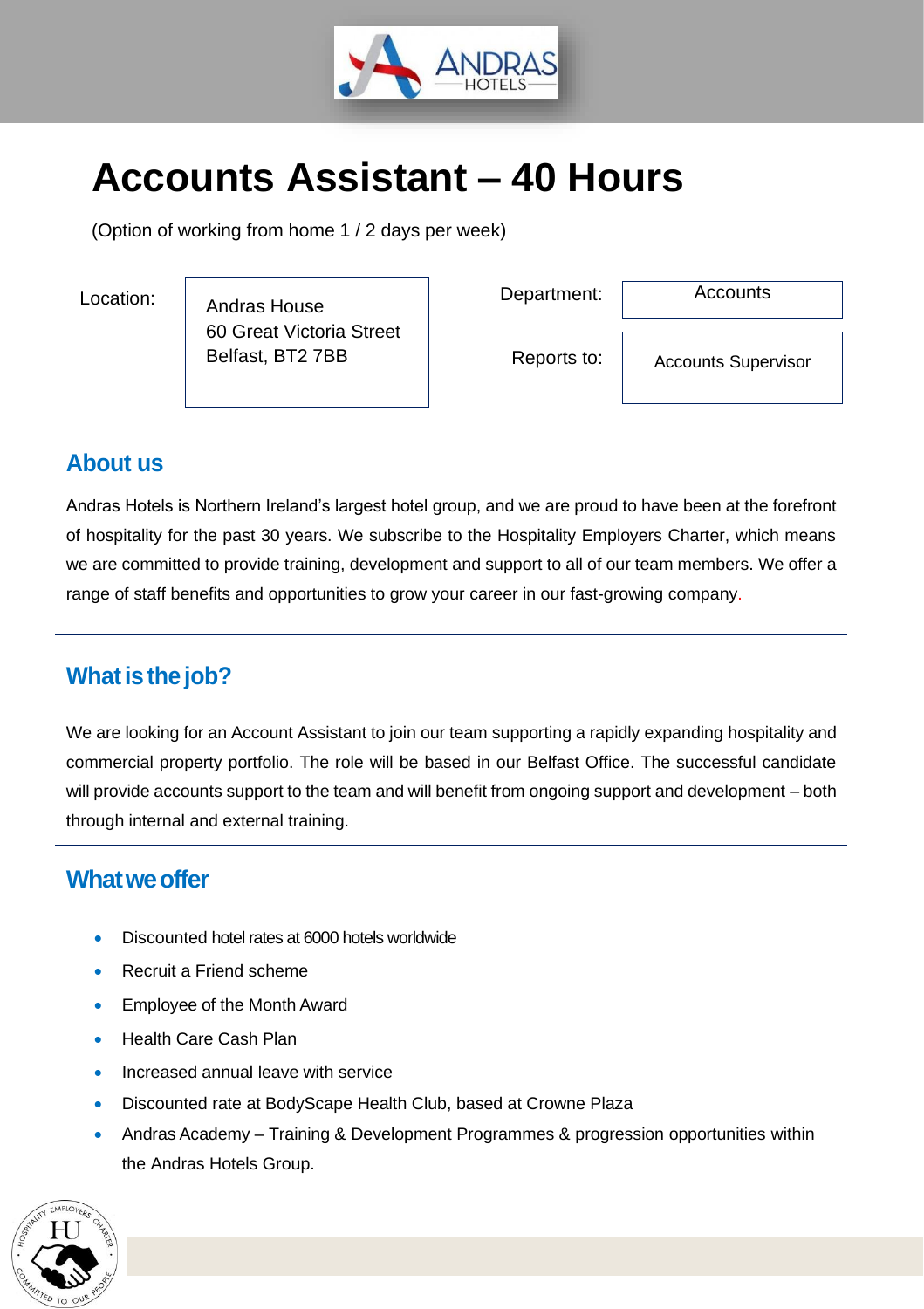

# Your day to day

- Assist with the monthly close and reconciliation process
- Updating and maintaining fixed asset register
- Processing supplier payments
- Cash flow reporting
- Preparing financial documentation as required
- Processing petty cash claims
- Assist with the monthly and annual reporting process
- Liaising with auditors as required
- Assisting with credit control
- Stock control
- Supporting the business according to its needs

## **Whatweneedfrom you**

We are looking for a creative team player with the ability to work well with fellow colleagues and who meets the following criteria:

### **Essential:**

- Minimum of 5 GCSEs at Grade C or above
- Excellent communication skills both written and verbal
- Computer literate with experience in Microsoft Office, including Excel, Word and Outlook
- Ability to assess, analyse and interpret information
- Strong organisational and time management skills
- Relevant experience working in a finance/accounting role

### **Desirable:**

- Sage 50-line experience
- Part qualified / accounts technician (or desire to undertake qualifications)